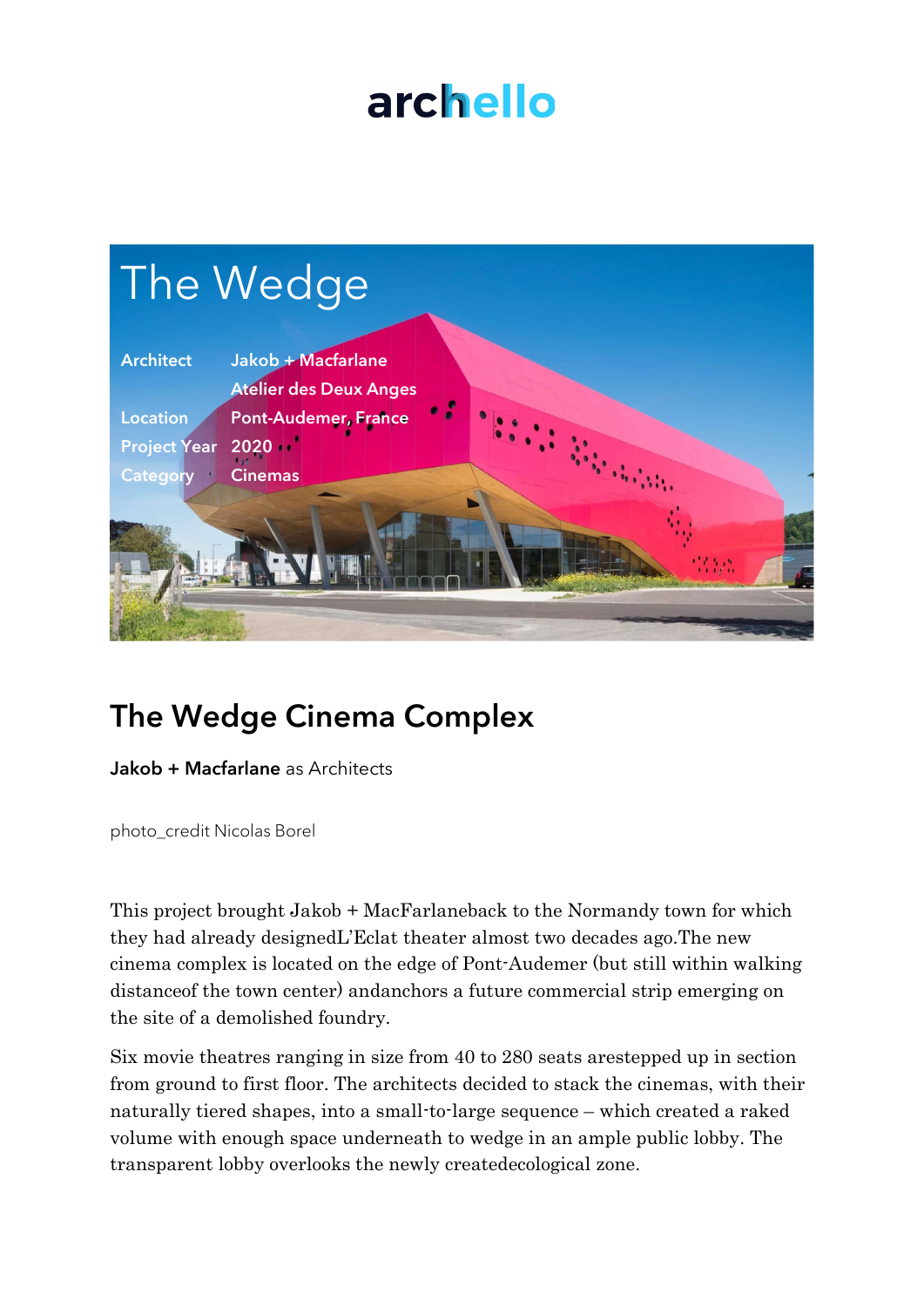Together with an old train station repurposed into a restaurant, the cineplex signals the town's new shopping and entertainment area and therefore should have a strong presence. While Jakob+MacFarlane's centrally-located Pont-Audemer theatre is highlighted in orange – a contemporary version of the colour red that used to identify public entertainment venuesin French cities of the nineteenth century – the envelope of the cineplex comes in strong pink, emphasizing its rootedness in the suburban culture. The cineplex will serve a larger area around Pont-Audemer with many of its visitors arriving by car, and a bright pink volume will be something one won't fail to notice from a driver's seat.

Environmental performance: The project meets the BBC (Low-Consumption Building)standard. This includes bioclimatic design, thermally efficient building envelope, solar protection, energy recovery system for the air handling unit with over 80% efficiency and free cooling system the summer period, and displacement ventilation. The choice of materials ensures the project's durability; extremely low-emissionA+ materials are used for interior design.